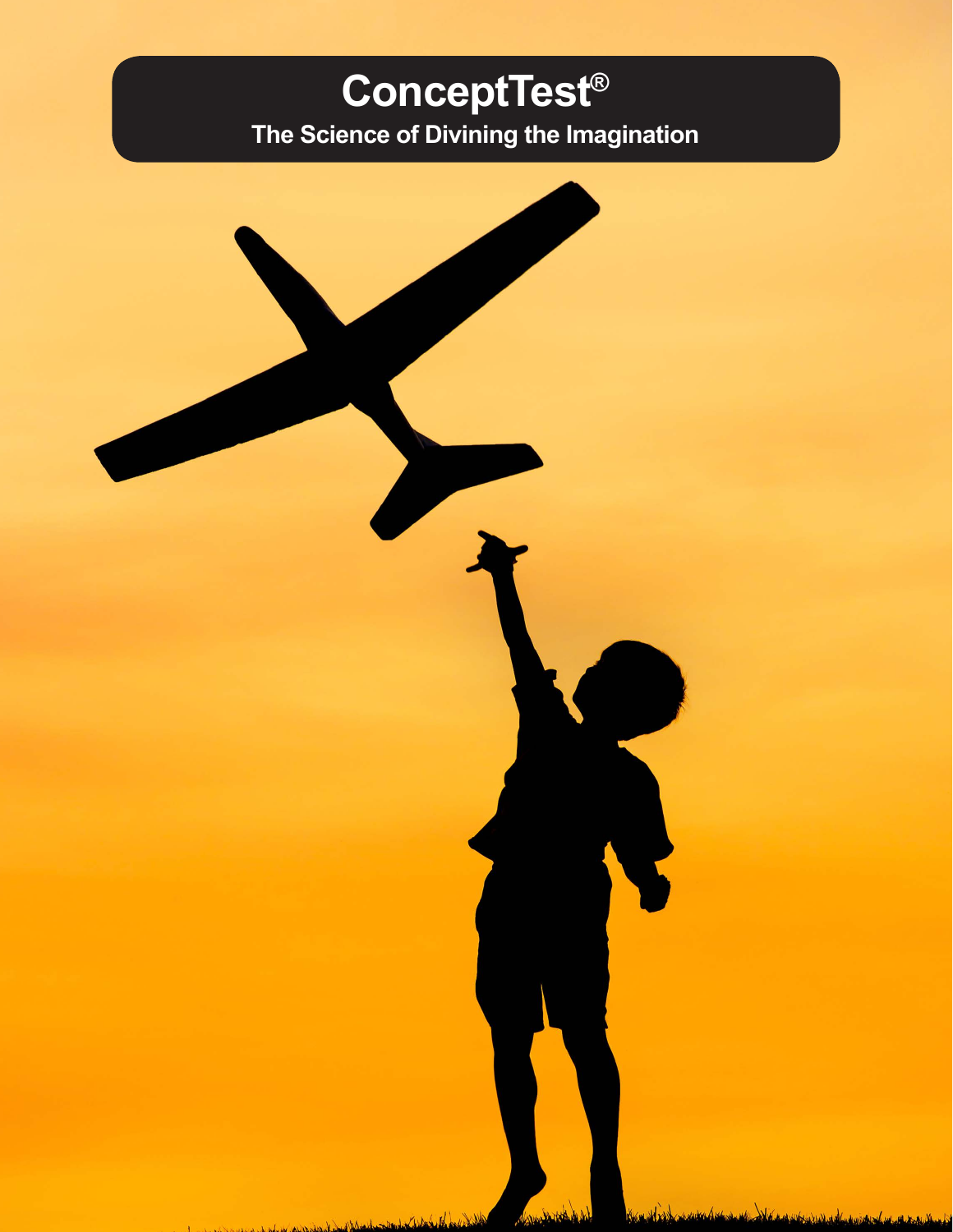# Will Your New Product Idea *FLY*?



**Will consumers try it? What price are they willing to pay? How much will you sell?** ConceptTest® can answer these questions and improve the chances of new product success.

#### How Does ConceptTest® Work?

A representative sample of consumers is selected from our online panels. These consumers match the target population in terms of geography, gender, age, income, and ethnicity. A total of 150 to 300 target-audience consumers are invited to view the new product concept online and complete a battery of questions and diagnostic ratings. Each concept is tested monadically (i.e., no one evaluates more than one concept). The results are compared to historic norms, competitive benchmarks, and action standards.

#### Best Practices

The most important variables in concept testing are uniformity and consistency in design and execution of the concepts. Standards are essential to guide the content, illustration, tone, and style of the concepts. The target market should be defined as category users (for an established product category) or as a

representative sample if the new product concept is totally new or if the category is undeveloped. The very best measuring sticks are concept tests for known competitive brands; such competitive benchmarks are vastly superior to general new product or category norms. Lastly, a standard system (same sampling methods, same questionnaire, same data collection, same coding and tabulation, etc.) is absolutely necessary.



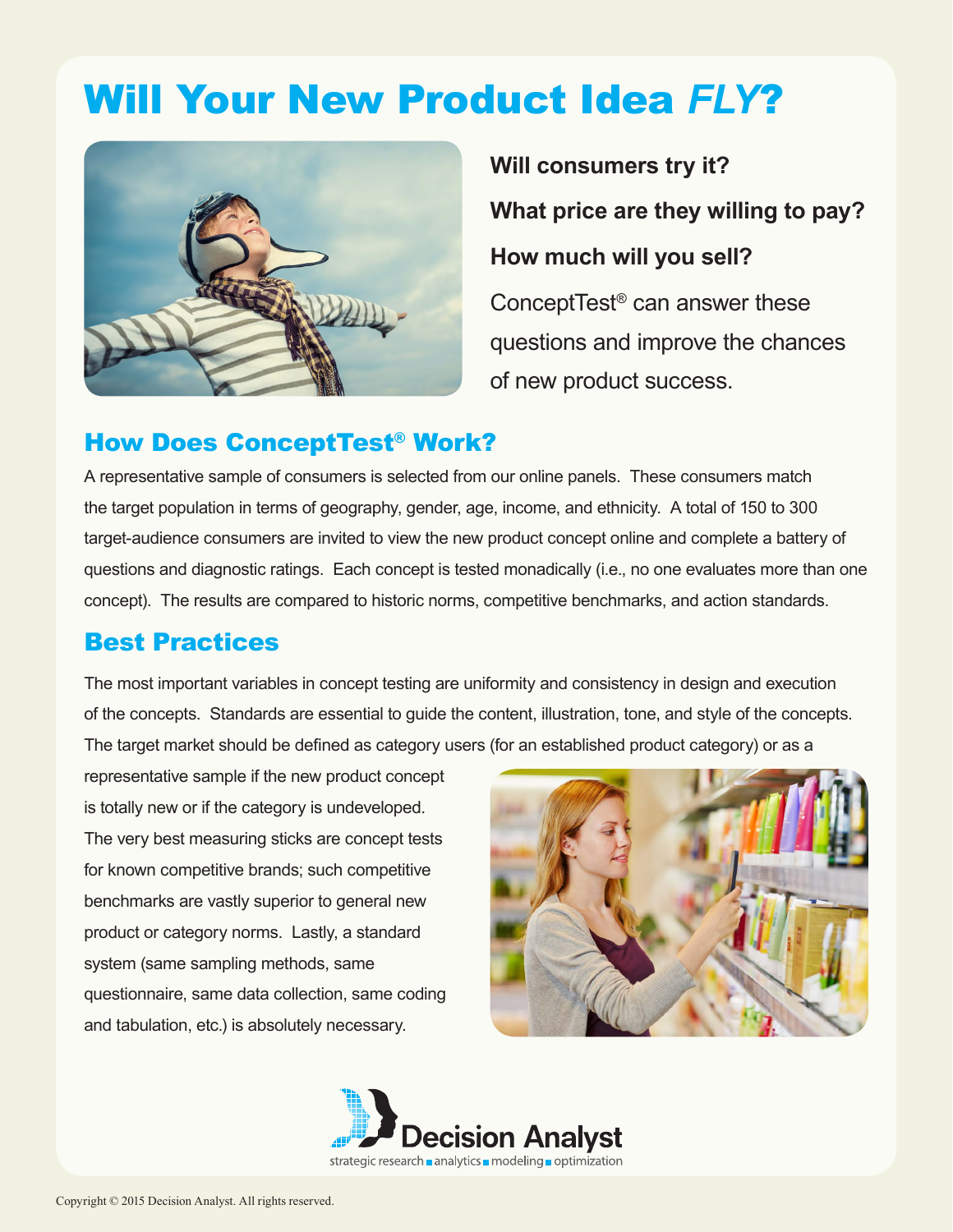## ConceptTest® Measures:

- **Trial interest**
- **Unpriced purchase intent**
- **Priced purchase intent**
- **Uniqueness**
- **Frequency of purchase**
- **Image projection**
- **Source of volume**
- **Price-demand curves**
- **Likes**
- **Dislikes**
- **Missing information**
- **Suggested improvements**
- **Diagnostic ratings**
- **Demographics**

### Conceptor® Volumetric **Forecasting**

The results from ConceptTest® feed into Decision Analyst's Conceptor® Volumetric Forecasting Models to predict a new product's retail depletions during its first year in the market. Conceptor® Simulation Models are calibrated to each company and brand to provide



a more accurate estimate of year-one sales. Forecasts are generally accurate within plus or minus 25%, based solely on ConceptTest® results, or plus or minus 15% if both ConceptTest® and Optima® product test results are used.

#### Choice Modeling

ConceptTest® includes choice modeling modules as an option. These "choice" techniques can increase the accuracy of a volumetric forecast, improve pricing analyses, and provide equations for a DecisionSimulator™.

#### DecisionSimulator™

The successful introduction of a new product often depends on how quickly the brand team can react to competitive counterattacks. A DecisionSimulator™ allows the brand team to play "what if" games by changing marketing and competitive inputs to quickly determine the most efficient way to respond to competitive actions. Conceptor® simulation models can forecast:

- Consumer packaged goods
- Over-the-counter (OTC) medicines
- **Ethical pharmaceuticals**
- Consumer durables
- Business-to-business (B-2-B) products
- **Services**